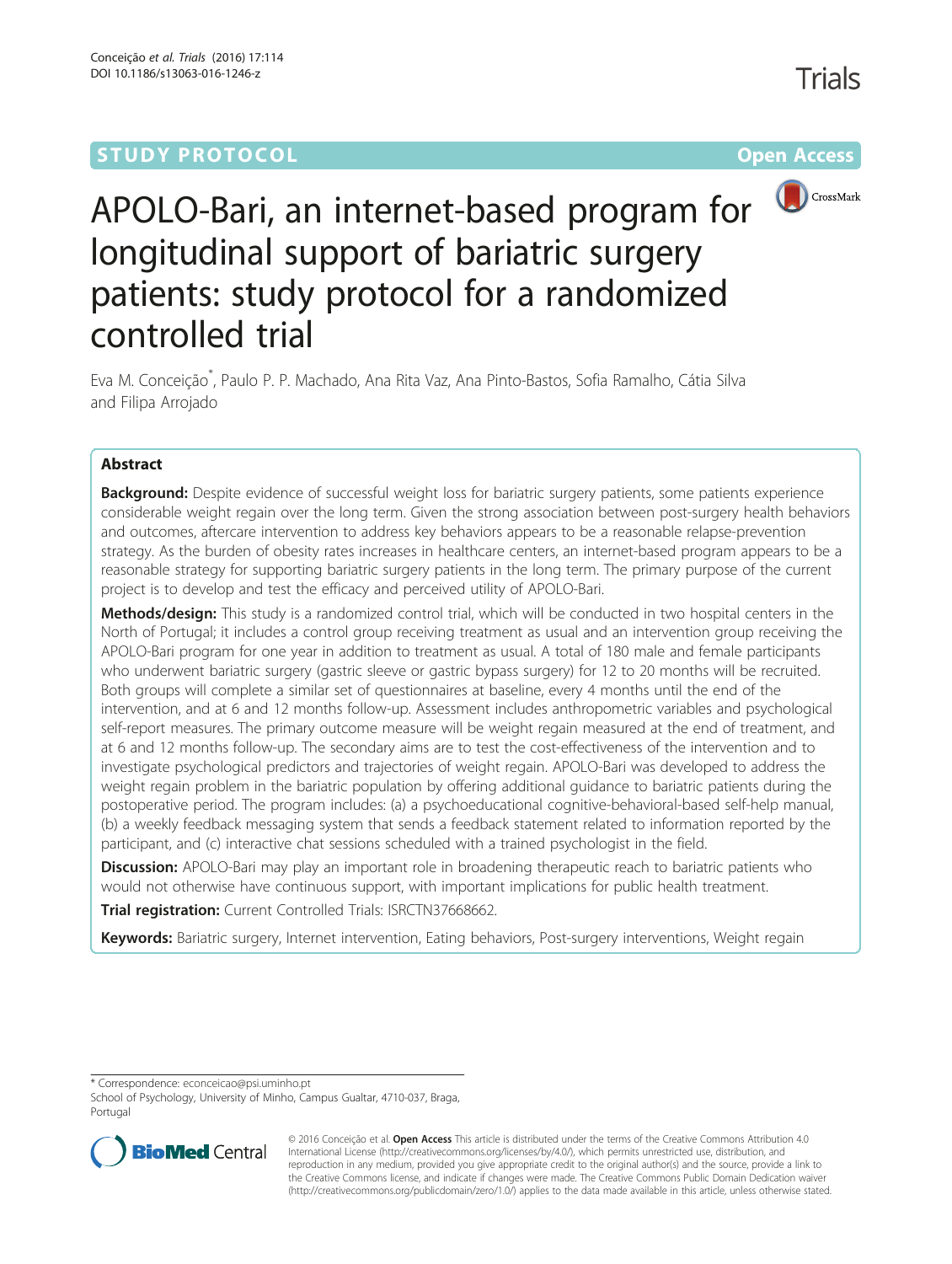#### Background

#### Bariatric surgery and its effect on weight loss

Long-term follow-up studies of bariatric surgery patients under treatment for severe obesity suggest that although most patients will achieve successful weight loss and weight maintenance [\[1](#page-12-0)], a significant subgroup of patients regain weight in the long term [[2](#page-12-0)]. Despite different studies reporting significantly different values, researchers estimate that approximately 30 % of patients experience long-term weight regain, although this value may be as high as 97 % [\[2](#page-12-0)]. Recent studies report that excessive weight regain (i.e., more than 25 % of the weight lost after surgery) is experienced by approximately 37 % of patients [\[3\]](#page-12-0). Weight regain appears to be a particular concern between 12 and 24 months after surgery [\[1](#page-12-0), [4\]](#page-12-0) because this subgroup of patients presenting weight recidivism may find that the initial improvement of obesity-related comorbidities is mitigated [\[2, 5](#page-12-0)].

Although weight regain could result from physiological or anatomical factors, it is highly likely to result from the postoperative reemergence of maladaptive eating and lifestyle behaviors [[6](#page-12-0)]. The greatest challenge for these patients may stem from a failure to embrace required lifestyle changes [[7](#page-12-0)]. Other factors associated with poor outcomes include a lack of physical activity, low self-esteem, depression, or a low number of follow-up medical visits and postoperative self-monitoring behaviors [\[8\]](#page-12-0). Furthermore, a growing body of literature suggests that poor outcomes can largely be predicted by the post-surgery reemergence or development of dysfunctional eating patterns [[9](#page-12-0)], such as patterns of uncontrolled or disordered eating [\[10\]](#page-12-0), binge eating [[11](#page-12-0)], grazing [[12](#page-12-0)], or unhealthy food choices [\[13](#page-12-0)]. Whereas anatomical factors may necessitate additional surgical intervention, the management of psychological or behavioral factors is primarily non-surgical, and the continuous monitoring of key factors is crucial for early detection of behaviors that place patients at risk of weight regain. In this context, aftercare interventions that aim to monitor risk behaviors systematically and improve adjustments to healthy lifestyles appear to be a reasonable relapse-prevention strategy [[9](#page-12-0)].

#### Strategies to optimize weight outcomes

Psychological or support group interventions have been suggested to promote weight loss and weight control after surgery, physical activity, and adherence to recommendations, resulting in less maladaptive eating behaviors and better psychosocial functioning [[6\]](#page-12-0).

Pre-operative interventions appear to have beneficial effects, including a reduction in body weight and anxiety or depressive symptoms [\[14](#page-12-0)], binge eating, and maladaptive eating behavior [\[15](#page-12-0)] before surgery. However, their impact on postoperative weight loss is questionable, as increased weight loss has not been associated with these interventions one year after surgery [[14, 16](#page-12-0)].

Other studies have investigated the role of postoperative psychological interventions and have shown promising results in reducing binge eating and eating behaviors [[17, 18\]](#page-12-0), supporting weight loss or reversing the tendency to regain weight [[17](#page-12-0), [19](#page-12-0)]. Moreover, a review and meta-analysis of postoperative behavioral management suggested that such interventions might optimize weight loss following surgery, although the results of some studies were not statistically significant. The conclusions of such studies should be interpreted with caution because they included small and heterogeneous samples [\[6](#page-12-0)].

The importance of post-surgery interventions has also been related to increased compliance with treatment requirements [\[20\]](#page-12-0), enhanced motivation and confidence [[21](#page-12-0)], and increased awareness of problematic eating patterns [[22](#page-12-0)]. Moreover, greater weight loss was further associated with attending post-surgery meetings [\[21, 23](#page-12-0)–[25\]](#page-12-0).

Behavioral interventions appear to hold promise in inducing weight loss, but there is a lack of well-controlled studies [\[26, 27](#page-12-0)], and most interventions require face-to-face sessions. Furthermore, given the genuine effect of bariatric surgery on weight loss that most patients experience immediately after surgery [\[14, 28\]](#page-12-0), research is needed to investigate the role of psychobehavioral interventions as an early prevention strategy for weight regain in the long term.

#### Importance of using internet-based tools

With the demand of bariatric surgeries likely to continue its upward trend in the coming decades, the question remains as to how to continuously monitor and support these patients, particularly in the long term, in an environment with limited resources and rising rates of bariatric surgeries [[29\]](#page-12-0). Another major difficulty is the accessibility of specialized treatment centers, especially in areas with poor medical infrastructure. As obesity rates place an increasing burden on healthcare centers, the development of alternative healthcare delivery strategies is gaining attention [\[30](#page-12-0)].

Internet-based programs offer several advantages, including strong accessibility, portability [\[31](#page-12-0)], easier dissemination and a reduced burden associated with clinical visits [\[32](#page-12-0)]. Furthermore, such programs overcome the problem of isolation of users and allow access to relevant information when needed, which results in reduced costs for healthcare services and for users [[30](#page-12-0), [33\]](#page-12-0). New technologies have been used to deliver psychological interventions with promising results for the treatment of binge eating disorder among obese and overweight patients [[34](#page-12-0)] and overweight children and adolescents, and to help bulimia nervosa patients control their eating [[35\]](#page-12-0). Despite the potential of new technologies for behavioral assessment and interventions in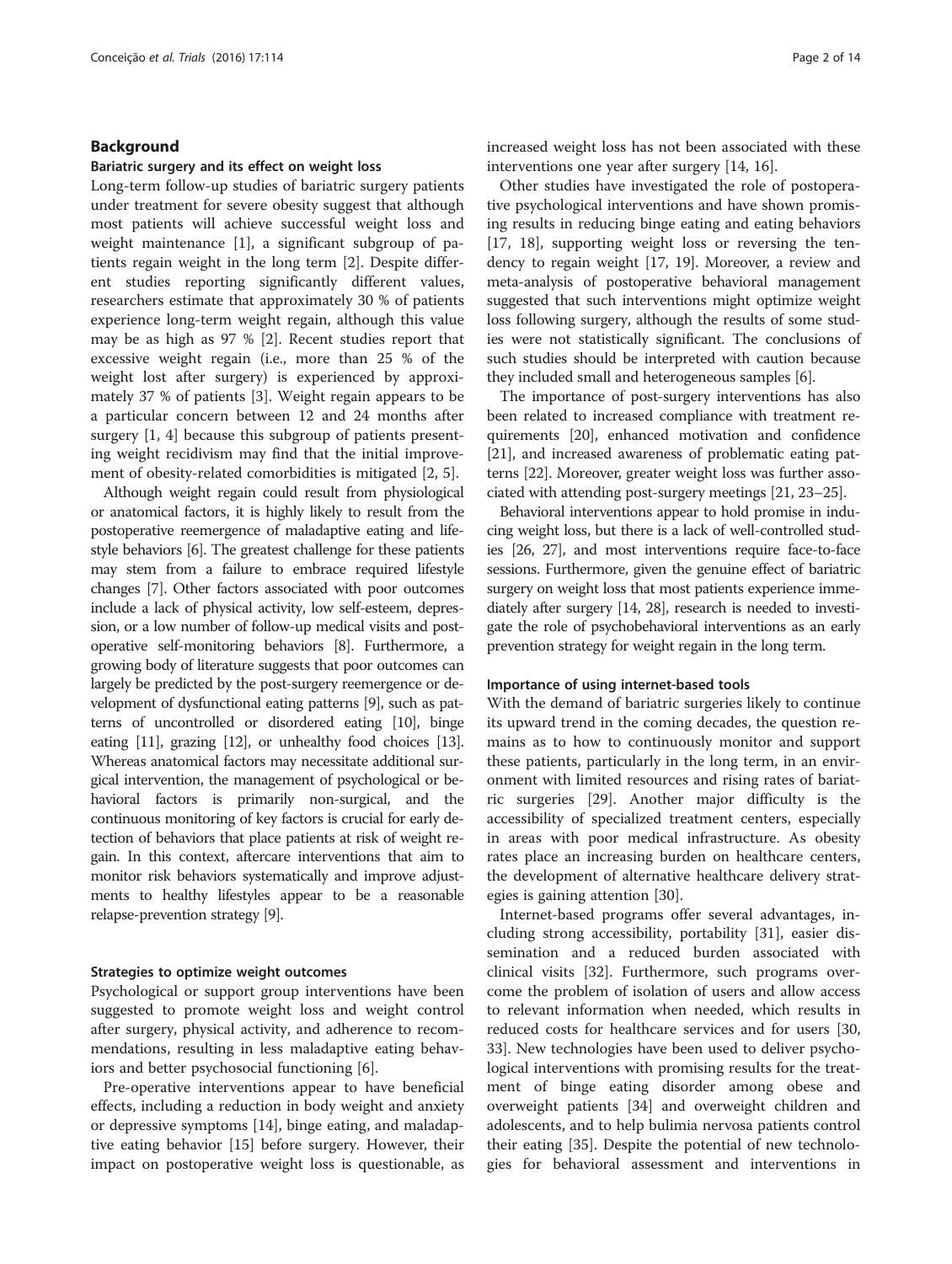bariatric surgery [[32\]](#page-12-0), to date, no study has tested the effectiveness and feasibility of new technologies to prevent weight regain and optimize weight loss in bariatric patients. Nonetheless, much of what has been learned about effective strategies to support weight loss and weight maintenance can be incorporated into such interventions. Important strategies to be incorporated into internet-based interventions include self-monitoring to track a patient's key behaviors and personalized feedback on their progress. These interventions also represent a valuable communication channel between patients and health professionals [[32](#page-12-0)].

APOLO-Bari was developed to address the weight regain problem in the bariatric population by offering additional guidance, a monitoring system, clinical support, and a psychoeducational program to bariatric patients during the postoperative period. Such a program would also bridge the gap between the patient and clinical settings in a cost-effective format. APOLO-Bari is intended to work as an adjunct intervention to treatment as usual while investigating prospective predictors of weight regain. Although some commercial programs have been offered by manufacturers of bariatric surgery devices [[32\]](#page-12-0), to the best of our knowledge, this project is the first that aims to develop a specific, long-term internet-based program for bariatric surgery patients and to test its short- and long-term efficacy, utility and feasibility, and effectiveness as an aftercare strategy.

#### Intervention strategy of APOLO-Bari – the rationale

After initial and dramatic weight change, patients can consolidate and build on their new and healthy lifestyles during the postoperative period. Handling post-surgery demands implies the need for behavioral modifications to engage in a healthy lifestyle and to comply with prescribed nutrition guidelines, especially at later follow-up times. However, as the follow-up time increases, the number of consultations with the medical team invariably decreases, resulting in a gap between health services and patients, particularly patients who might not otherwise have access to specialized treatment because of a lack of available resources outside of urban centers. With less frequent medical appointments over time, problematic behaviors might be overlooked and might not be clinically addressed, resulting in eventual weight regain.

The novelty and strength of the program APOLO-Bari are based on the ability to monitor key patient features related to outcomes continuously, to support and guide patients continuously, and to provide cognitivebehavioral-based support during the follow-up period, either to improve results or prevent poor outcomes. This approach attempts to narrow the gap between clinical services and patients by providing long-distance support to a large number of patients simultaneously, without the need for face-to-face sessions.

However, the disadvantages of internet-based programs have been noted; hence, the feasibility of the widespread utilization of such programs is called into question: weak adherence through the minimal use of internet resources, high rates of attrition, less education and less initial weight loss have been associated with dropout rates. In contrast, various studies have shown a positive association between log-in frequency and weight loss [[30\]](#page-12-0). To overcome some of these difficulties, APOLO-Bari includes interactive tools that are designed to enhance adherence to the program, such as a feedback messaging system that is based on the patient's input and a privileged channel (chat sessions) to contact a professional directly with specific concerns.

The APOLO-Bari components described here are not intended to replace necessary treatment or individual care targeting more complex problems when necessary (e.g., binge eating, bulimia nervosa, depression). Rather, the system enables the systematic monitoring of risk behaviors and refers patients to more intensive care when needed. APOLO-Bari is intended to be an adjunctive intervention to treatment as usual to improve outcomes by preventing weight regain and alerting the research and clinical team of patients who are at increased risk for weight regain. The major program objective is to prevent long-term weight regain through:

- 1. Providing self-help for the education and training of relevant skills for the postoperative period (self-help manual);
- 2. Promoting healthy and adaptive eating patterns (feedback messaging system);
- 3. Ensuring the early detection of risk behaviors (feedback messaging system);
- 4. Bridging the gap between patients and clinical settings while allowing continuous and direct contact with bariatric surgery specialists (chat sessions);
- 5. Improving compliance with daily behavioral adjustments (all components involved).

#### The APOLO-Bari program and its three components

The program includes three components: (i) a self-help manual, which is psychoeducational cognitive-behavioral based and includes information on different topics relevant to weight regain prevention, as well as tasks that are related to different topics; (ii) a weekly feedback monitoring system with immediate feedback responses to assess risk behaviors, send a feedback statement related to the information reported by the participant and his or her historical reports, and provide reinforcement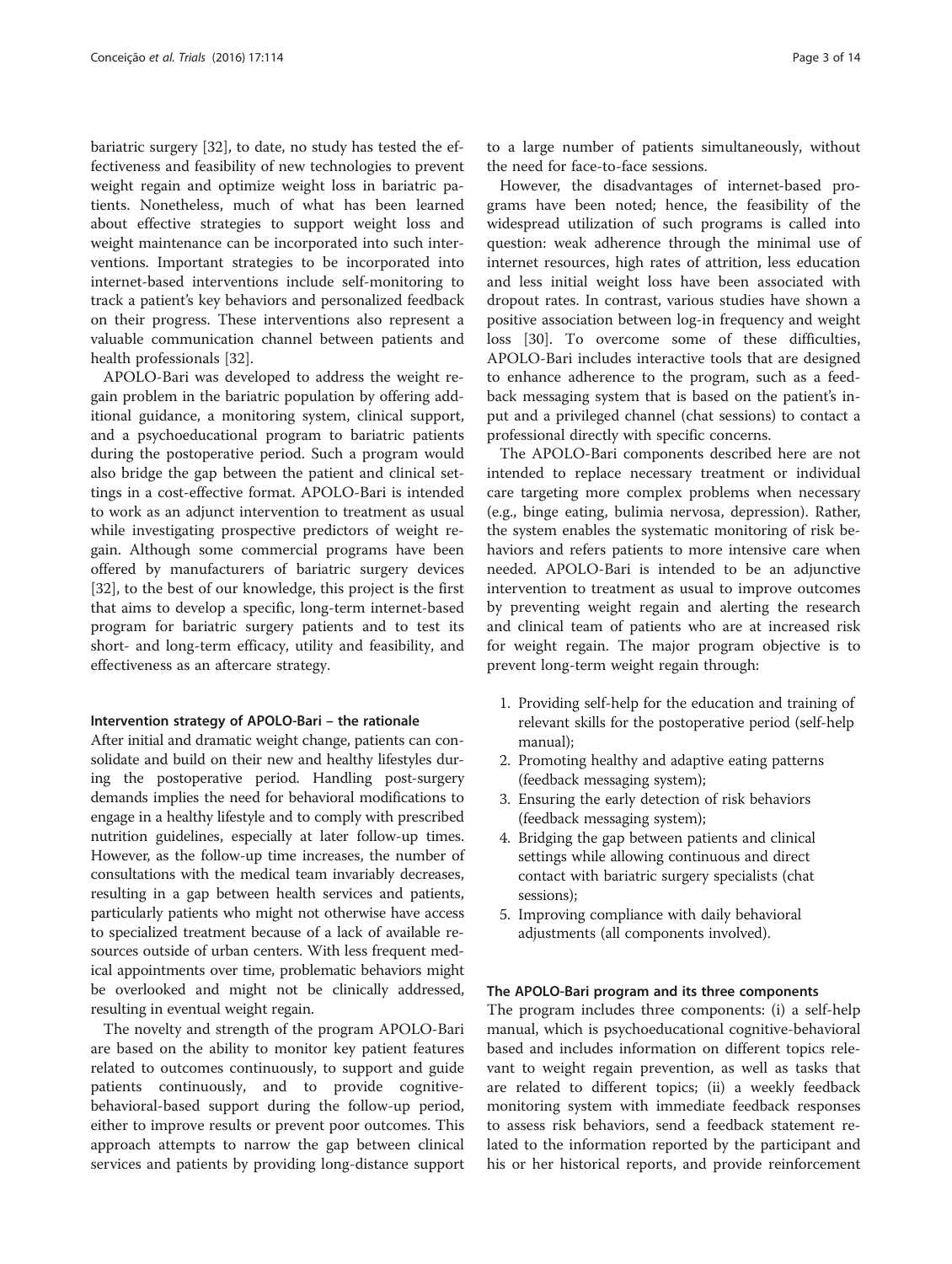and guidance when a problem is detected; and (iii) direct contact with a trained psychologist in the field through scheduled interactive chat sessions in which participants can ask questions.

#### The self-help manual

The self-help manual includes an initial chapter that provides general information on obesity and bariatric surgery followed by 12 different psychoeducational and CBT-based chapters. A new chapter will be available each month. Participants can choose the chapter that best fits their needs each month. There is no pre-established sequence of chapters, as each chapter addresses different skills that do not rely on previous knowledge. One exception is the first chapter, which is the same for every participant, given its motivational nature. To complete the chapter successfully, participants must submit information on the respective tasks. Completed chapters remain open for future consultation. Tangible lifestyle changes that will be practiced during intervention will be:

- 1. Having regular and planned eating patterns;
- 2. Have a daily protein intake between 60 g and 80 g.
- 3. Achieve at least 150 min/week of structured physical activity plus 5000–7499 steps per day; or take at least between 7500–9999 steps per day.
- 4. Having systematic self-monitoring strategies.

Table [1](#page-4-0) presents the title and objectives of each chapter of the self-help manual. Further information regarding the contents of this self-help manual can be provided by the authors on request, for research and replication purposes.

#### The weekly feedback monitoring system

This system consists of a self-monitoring internet-based tool that allows patients to regularly input monitoring information in response to pre-programmed questions. Patients respond weekly to a brief standardized questionnaire that addresses the status of various key features described in the measures section, maintaining a log of the individual process. Based on the response to items that assess grazing, binge eating, and overeating in the feedback messaging system, the computer program immediately evaluates the input information and compares the current status with the preceding week in order to send a tailored feedback message. Based on a pre-programmed algorithm, the server automatically selects a message from a feedback message pool to be sent immediately after the participant submits the feedback messaging system information. Each of the three risk behaviors is divided into a symptomatic and nonsymptomatic range and, each week, the system determines the pattern of change since the previous week: whether the participant improved (from symptomatic to

non-symptomatic), remained unchanged and nonsymptomatic (positive), remained unchanged and symptomatic (negative), or deteriorated (from nonsymptomatic to symptomatic). A symptomatic state is indicated when a patient reports at least one of the key behaviors one or more times in the previous week. For this purpose, a comprehensive pool of feedback messages was formulated and integrated into the program. A total of 977 messages were pre-prepared, corresponding to the possible combinations of eating behaviors (3) and the possibilities of change (4)  $(4 \times 4 \times 4)$ . For each combination, 10 to 15 messages were formulated, to avoid the repetition of information. Furthermore, 112 messages were formulated for assessments in which no information was provided for the previous week (missing data). For each possible combination of symptomatic and nonsymptomatic risk behavior, 14 different messages were formulated  $(2 \times 2 \times 2 \times 14)$ . One additional reminder message was included to motivate participants who missed a week's assessment. Each message is different and includes (a) praise for their progress, (b) a reinforcement statement, and (c) alerts or advice for alternative behavior in the case of deterioration. Table [2](#page-5-0) presents examples of feedback messages for different patterns of change.

The feedback messaging system will be open once a week. On a pre-determined day, the system will send an email to remind or invite the participant to respond to the feedback messaging system.

Furthermore, the server will send a motivational message directly when a participant has missed a weekly assessment or has not logged in for more than a month. The system will automatically send an email ('case alarm') to the research team when a participant reports symptoms that require additional clinical attention: (i) weight regain of >5 kg over the previous 3 months and (ii) the presence of any risk behaviors every week for at least 3 months. In such a case, the research team will contact the participant via email.

#### The chat sessions

Several chat sessions will be available every week based on the previous schedule. A participant who wants to ask specific personal questions can register for a prescheduled session and log in on the day and time determined. The specialist conducting the chat session is a master's or PhD level psychologist with more than 3 years of clinical experience with pre- and postbariatric patients. The psychologist assigned to the session will be online for 30 minutes to chat with registered participants. Patients are allowed to schedule a session every other week. All of the psychologists who are involved in the chat sessions are under frequent supervision at the University of Minho.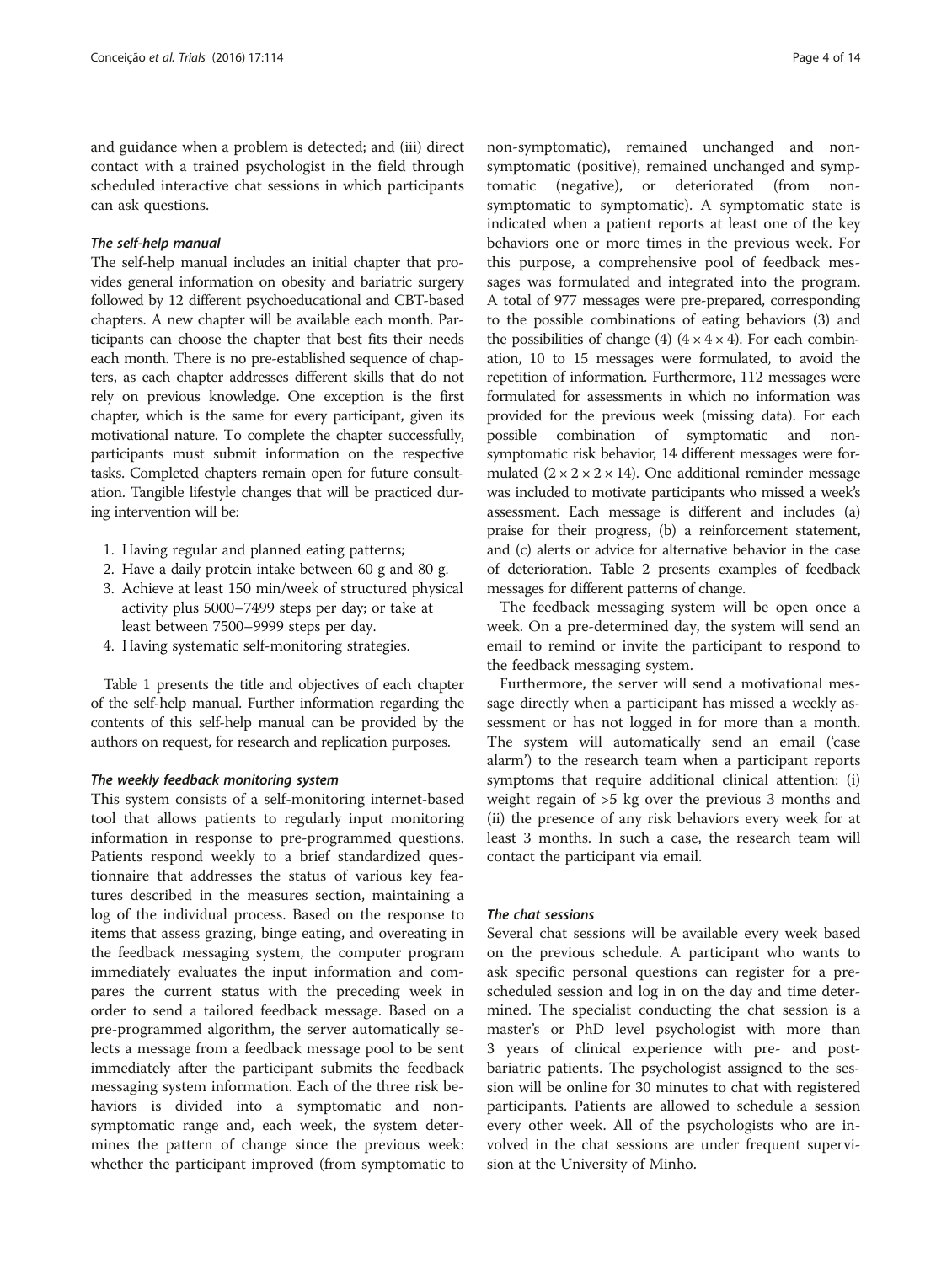<span id="page-4-0"></span>Table 1 Chapter from the self-help manual component of APOLO-Bari

| Chapter                                                                                                                                                                                       | Objectives                                                                                                                                                                                                                     | Description and lifestyle changes                                                                                                                                                                                                                                                                                                                 |  |  |  |
|-----------------------------------------------------------------------------------------------------------------------------------------------------------------------------------------------|--------------------------------------------------------------------------------------------------------------------------------------------------------------------------------------------------------------------------------|---------------------------------------------------------------------------------------------------------------------------------------------------------------------------------------------------------------------------------------------------------------------------------------------------------------------------------------------------|--|--|--|
| General information: obesity and<br>bariatric surgery<br>Note: Provided in the open area<br>of the homepage.<br>All study participants will have access<br>to this chapter after registering. | To educate about obesity and bariatric<br>surgery as a long-term intervention treatment.                                                                                                                                       | Different procedures and their post-surgery<br>implications;<br>Obesity, psychosocial impairments and<br>maintenance mechanisms;<br>The role of bariatric surgery as a weight loss<br>treatment for obesity.                                                                                                                                      |  |  |  |
| Motivation for intervention and<br>importance of monitoring weight                                                                                                                            | To highlight individual responsibility and<br>the need for long-term lifestyle modifications;<br>To educate about self-monitoring and regular<br>self-weighing.                                                                | How to use the program;<br>The top ten recommendations of your<br>bariatric surgeon;<br>How weight varies after surgery and in<br>the long term;<br>Why and how to control your weight.                                                                                                                                                           |  |  |  |
| Healthy eating behavior                                                                                                                                                                       | To promote adequate eating behaviors;<br>To educate about strategies to maintain a<br>regular eating plan;<br>To educate about the importance of the<br>different nutrients and how to include them<br>in a daily eating plan. | Nutritional changes and deficits after<br>bariatric surgery;<br>Rules for a healthy eating patter after<br>bariatric surgery;<br>Nutritional pyramid for post-bariatric patients;<br>Signs of problems with your eating behaviors;<br>Getting to know the different nutrients;<br>How to read food labels;                                        |  |  |  |
| Stress management and problem solving                                                                                                                                                         | To learn problem-solving strategies;<br>To identify problematic situations;<br>To anticipate and provide training on<br>adequate coping strategies.                                                                            | Different types of stress;Symptoms of<br>stress after bariatric surgery;<br>Steps in problem solving;<br>Identify and deal with problematic situations;<br>Stress management techniques;                                                                                                                                                          |  |  |  |
| Physical activity and physical exercise                                                                                                                                                       | To promote an active lifestyle;<br>To educate about the importance of physical<br>activity after surgery and to identify strategies<br>to increase physical activity.                                                          | Benefits and myths of an active lifestyle after<br>bariatric surgery;<br>How to begin and increase physical activity;<br>Use a pedometer and enhance your motivation;<br>Sedentary versus active attitudes;<br>Structured physical exercise: what is it and what<br>is it not?Identifying and managing barriers for<br>regular physical activity. |  |  |  |
| Goals and expectations                                                                                                                                                                        | To adapt outcome expectations in different areas<br>of life and throughout the weight loss process;<br>To identify the individual meaning of success<br>and failure.                                                           | Unrealistic expectation regarding bariatric surgery;<br>Facts about weight loss after bariatric surgery;<br>Expected weight loss after surgery;<br>Identify non-weight related success outcomes<br>after surgery;<br>Establish 'SMART' goals and rewards.                                                                                         |  |  |  |
| Emotions, thoughts and eating                                                                                                                                                                 | To understand the relationship between<br>emotions and eating;<br>To cope with anxiety and mood changes<br>after surgery.                                                                                                      | Change your thoughts to change your behavior;<br>Think about your thinking - cognitive bias;<br>Consequences and characteristics of emotional<br>eating:<br>Guidelines to deal with emotional situations;<br>Physical hunger vs emotional hunger;<br>Guidelines for challenging situations.                                                       |  |  |  |
| Self-concept and self-esteem                                                                                                                                                                  | To understand the main aspects of incorporating<br>a developing self-worth system;<br>To identify low self-esteem negative thoughts.                                                                                           | Identify self-strengths, weaknesses, achievements<br>and talents;<br>Challenging low self-esteem negative thoughts.                                                                                                                                                                                                                               |  |  |  |
| Body image                                                                                                                                                                                    | To address common body image problems related<br>to weight changes or extra hanging skin;<br>To inform about aesthetic surgery;<br>To educate about body checking and 'feeling fat'.                                           | Body image and (un)realistic expectations after<br>bariatric surgery;<br>Excessive skin and plastic surgery;<br>Work on non-weight related positive qualities;<br>Accepting less positive body aspects;<br>Biased assumptions about the importance<br>of body image;<br>Body checking and 'feeling fat'.                                          |  |  |  |
| Eating behavior problems                                                                                                                                                                      | To identifying persistent eating problems;<br>To identify and cope with triggers for problematic<br>eating behaviors (e.g., emotional eating, binge<br>eating, loss of control, grazing, dumping or plugging).                 | Persistent eating problems: binge eating and loss<br>of control; excessive eating; grazing; night eating;<br>restriction; sneak eating; chewing and spitting;<br>food choices and restaurant choices;<br>Gastrointestinal problems: vomiting; dumping<br>syndrome and plugging;                                                                   |  |  |  |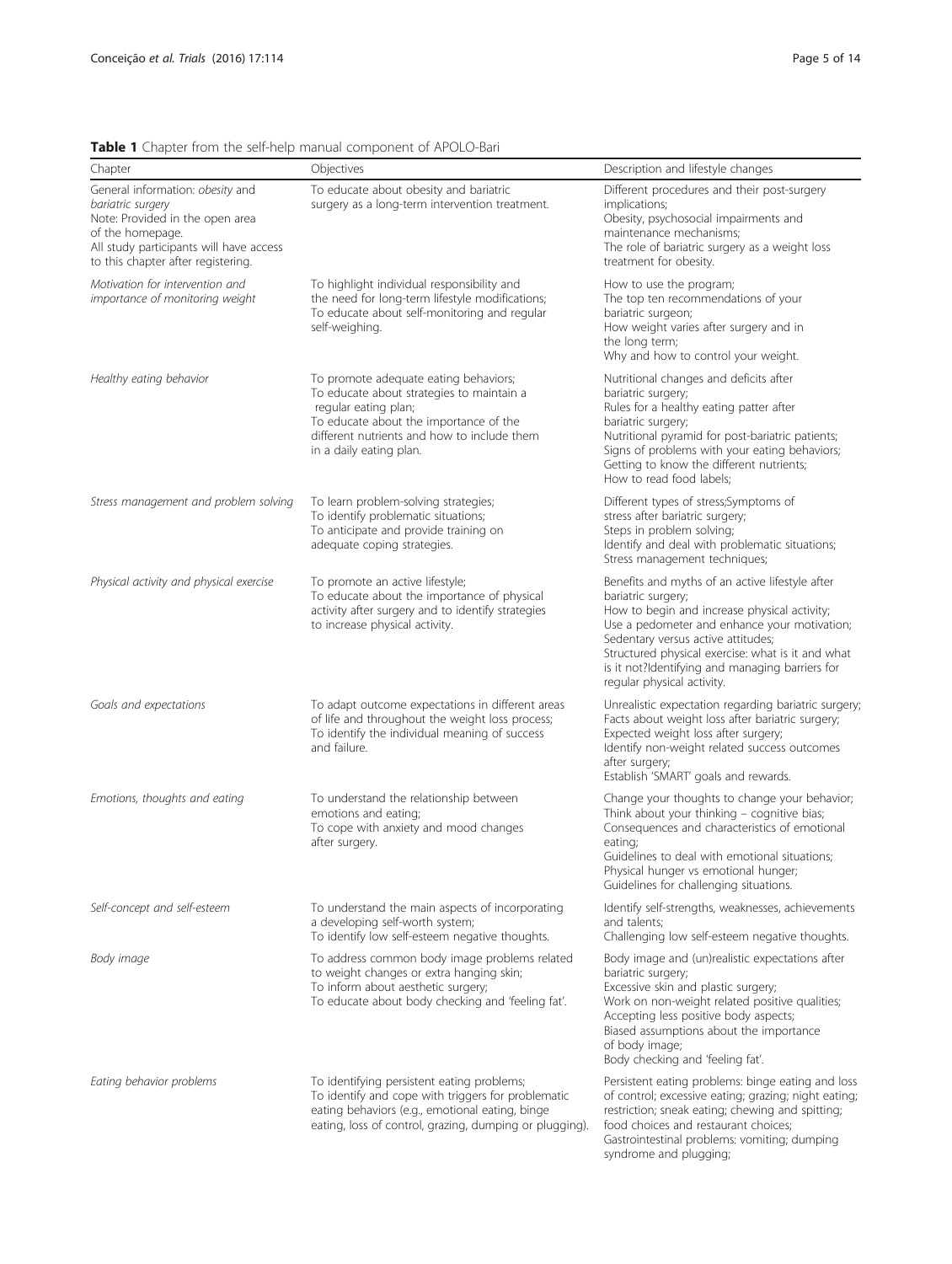#### <span id="page-5-0"></span>Table 1 Chapter from the self-help manual component of APOLO-Bari (Continued)

|                                              |                                                                                                                                                                                                       | Monitoring eating behaviors and identifying<br>trigger for problematic eating.                                                                                                                          |  |  |
|----------------------------------------------|-------------------------------------------------------------------------------------------------------------------------------------------------------------------------------------------------------|---------------------------------------------------------------------------------------------------------------------------------------------------------------------------------------------------------|--|--|
| Relationships and interpersonal difficulties | To cope with new emerging problems;<br>To provide training on assertiveness and<br>interpersonal skills.                                                                                              | Challenges experienced with social interactions;<br>Make social cues work for you;<br>Techniques to express yourself assertively.                                                                       |  |  |
| Social support and significant others        | To promote an adequate social support system;<br>To identify helpers or those who might<br>create challenging situations.                                                                             | Communicating with significant others;<br>Pregnancy and contraception;<br>Changes experienced by your significant other;<br>Assessing your current social support:<br>Defining how others can help you. |  |  |
| Relapse prevention                           | To explain the difference between a misstep<br>and a relapse;<br>To alert for common problems associated<br>with weight regain in the long term;<br>To identify risk behaviors and coping strategies. | How to keep motivated;<br>Anticipate problematic situations;<br>Relapse versus lapse;<br>Create a relapse-prevention plan.                                                                              |  |  |

SMART = Specific, Measurable, Attainable/Achievable, Relevant, Timely

## Objectives of the study and expected outcomes

The specific objectives of this project are the following:

- 1. To test the short- and long-term efficacy of the program in preventing weight regain and promoting weight loss maintenance, promoting new eating behaviors, decreasing psychological distress, enhancing individual self-concept, and addressing other psychological outcomes.
- 2. To test the utility, feasibility, and perceived satisfaction with APOLO-Bari in terms of compliance with proposed tasks, log-in frequency, and direct evaluation of the satisfaction of participants. Participants with higher log-in frequency and compliance with monthly assessments

are expected to report better weight outcomes, higher levels of satisfaction with weight loss and surgical treatment, and lower scores on the selfreported measures, thus reflecting better psychosocial functioning.

Reducing calories changing the way you eat;

3. To study weight regain by exploring the temporal courses of eating-related features and predictors of weight regain. We expect to identify fluctuations in key behaviors that precede weight regain.

## Methods/design

#### Design and procedures

This a randomized controlled trial (Current Controlled Trials: ISRCTN37668662), with a superiority design that

| Grazing  | Binge eating | Overeating | Feedback message                                                                                                                                                                                                                                                                                                                                                                                                                                                                                     |  |  |  |
|----------|--------------|------------|------------------------------------------------------------------------------------------------------------------------------------------------------------------------------------------------------------------------------------------------------------------------------------------------------------------------------------------------------------------------------------------------------------------------------------------------------------------------------------------------------|--|--|--|
| n        | n            | d          | Be aware! Your eating is becoming disorganized. Try to understand what is happening -<br>that is the only way you can get back on track. Do not give up on yourself!                                                                                                                                                                                                                                                                                                                                 |  |  |  |
| $\Gamma$ | D            | р          | To reduce grazing, do not skip meals, and take time to sit down while you are eating.<br>You'll see the benefits soon!                                                                                                                                                                                                                                                                                                                                                                               |  |  |  |
|          |              | n          | We have noticed that you have reduced the frequency of some maladaptive eating behaviors.<br>Try to focus your attention on overeating episodes. Do not keep leftovers, and limit the amount<br>of food you have at home, especially those foods that make you feel out of control. You have<br>every reason to keep investing in yourself.                                                                                                                                                          |  |  |  |
| d        | d            | р          | People often eat in a compulsive way to cope with strong emotions, particularly when they<br>are sad, hungry, or anxious. It is important to anticipate a list of alternative activities to distract<br>yourself from eating in those situations. You may want to avoid going to the grocery store to<br>limit the amount of food available.                                                                                                                                                         |  |  |  |
| p        | n            | p          | Be aware of when binge eating episodes occur. Awareness allows the anticipation of difficult<br>situations and the identification of triggers for these episodes. It also helps to understand the<br>role of these episodes in your life (e.g., eating compulsively to cope with certain feelings or<br>emotions, eating at the end of the day when feeling lonely or when you have a day off work).<br>You can then find alternative strategies to anticipate such difficult situations. Go for it! |  |  |  |
| p        | р            | р          | We are happy that you have been able to keep a regular and adjusted eating pattern.<br>Enjoy the possibility of having a healthy life, and you will have no problem maintaining<br>a healthy weight.                                                                                                                                                                                                                                                                                                 |  |  |  |

Table 2 Examples of feedback messages for different patterns of change used in the algorithm for the feedback message system

n negative (symptomatic), p positive (non-symptomatic), i improved (from symptomatic to non-symptomatic), d deteriorated (from non-symptomatic to symptomatic)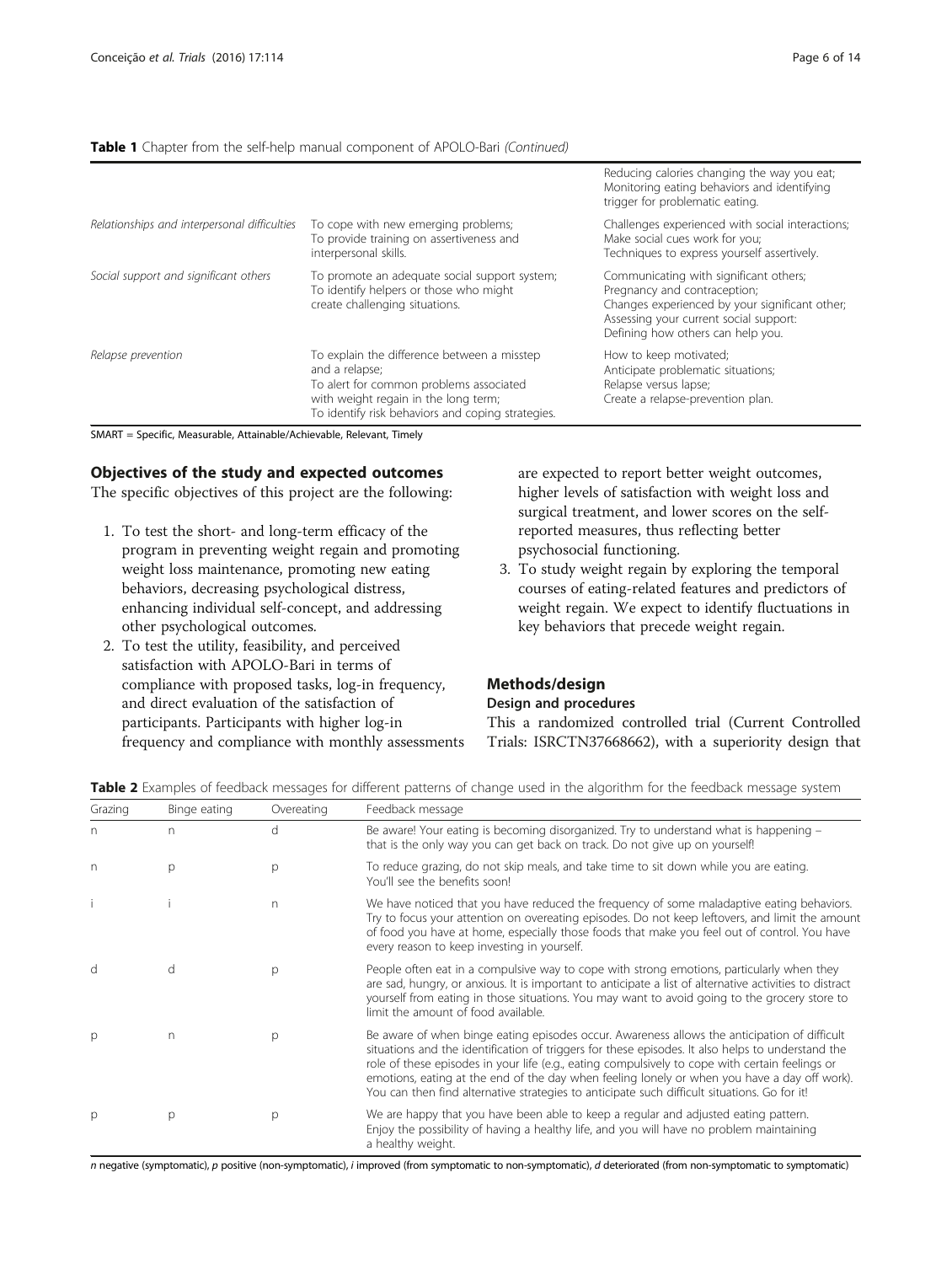includes two parallel groups: a treatment-as-usual control group and an intervention group, who receive both treatment as usual and the internet-based program. Consecutive participants will be recruited from two hospital centers in the North of Portugal. Information about the hospital centers involved can be found on the current controlled trials website for our trial registration number.

All participants will be contacted by phone or during their medical appointment and screened for the inclusion and exclusion criteria. Patients meeting these criteria will be invited for an orientation group session to inform them of the program and study procedures. The study will be introduced as a program to support bariatric patients remotely in the long term, which aims to monitor relevant variables and investigate patients' perception of the utility of these interventions.

#### Retention and incentives for the participants

The following strategies will be used to minimize attrition. First, there will be a financial incentive: the participants will receive a €20 voucher to use in a main retail chain store after completing the program. To be eligible for this reward, the participants must complete at least 70 % of their required assessments. Second, the participants will be asked for two contact phone numbers or email addresses at registration. Third, reminder emails will be sent every time a questionnaire or activity is available. Finally, an orientation session will be held before the beginning of the intervention.

#### Informed consent and randomization

Those who agree to participate in the study will have a computer connected to the internet, and each participant will complete the informed consent form online and register in the program by creating a personal username and password. All participants will complete an initial short sociodemographic and clinical questionnaire (see details in the measures section). To ensure concealment of allocation, the APOLO-Bari system will then automatically randomize (computer-generating random numbers) the participants on a 1:1 basis, matching for age, sex, and surgery type.

After randomization, intervention group members will receive full access to the three components of the APOLO-Bari program in their personal accounts. The intervention will last for 12 months, and a 6-month period will follow, with no program access possible. During the intervention period, the system will record data on log-in frequency, task submission, and weekly monitoring from the intervention group.

The control group will only have access to general information on obesity and bariatric surgery and to the set of self-report measures at the different assessment times. The control group participants will be informed of the assessment times and the possibility of accessing the full program after the study is complete. Both groups will receive reminder emails every time a questionnaire or activity is available.

#### Subjects

Participants (male and female) between 18 and 65 years of age who underwent bariatric surgery (sleeve gastrectomy and gastric bypass) at least 12 months and not more than 20 months previously will be recruited. This timeframe is used to anticipate the period when patients appear to be at risk of weight regain (12–24 months postoperatively) [\[2](#page-12-0)] and when they need help coping with lifestyle adjustments.

For the purpose of this study, patients who initially lost weight successfully after surgery will be included. We seek to exclude potential medical or surgical problems that are not related to lifestyle and psychological adjustment and that could be implicated in and limiting to the initial weight loss. Furthermore, given that our ultimate objective is to prevent weight regain, significant initial weight loss is required. Significant weight loss will be considered when the percentage of excessive weight loss is higher than 30. Furthermore, participants who present with significant weight regain (more than 15 % of the total weight loss) since the nadir weight at the time of registration will be excluded. Other specific exclusion criteria include the following:

- 1. No regular internet access;
- 2. Inability to read and understand Portuguese instructions;
- 3. Lack of willingness to have or create an email account;
- 4. Presence of an active psychiatric disorder (e.g., bipolar disorder, psychotic disorder, suicidal ideation, eating disorders);
- 5. Intake of weight-affecting drugs;
- 6. Concomitant weight loss treatment besides treatment as usual;
- 7. Pregnancy or lactation.

#### Proposed sample size and power calculations

The sample size was computed by considering a 0.2 effect size, an alpha level of 0.05, a desired statistical power of 0.8, four predictors or measures and a 20 % dropout rate; this calculation suggested that a total of 180 participants should be recruited (90 in each group).

#### Assessment

Figure [1](#page-7-0) depicts the time flow and assessment times for this project.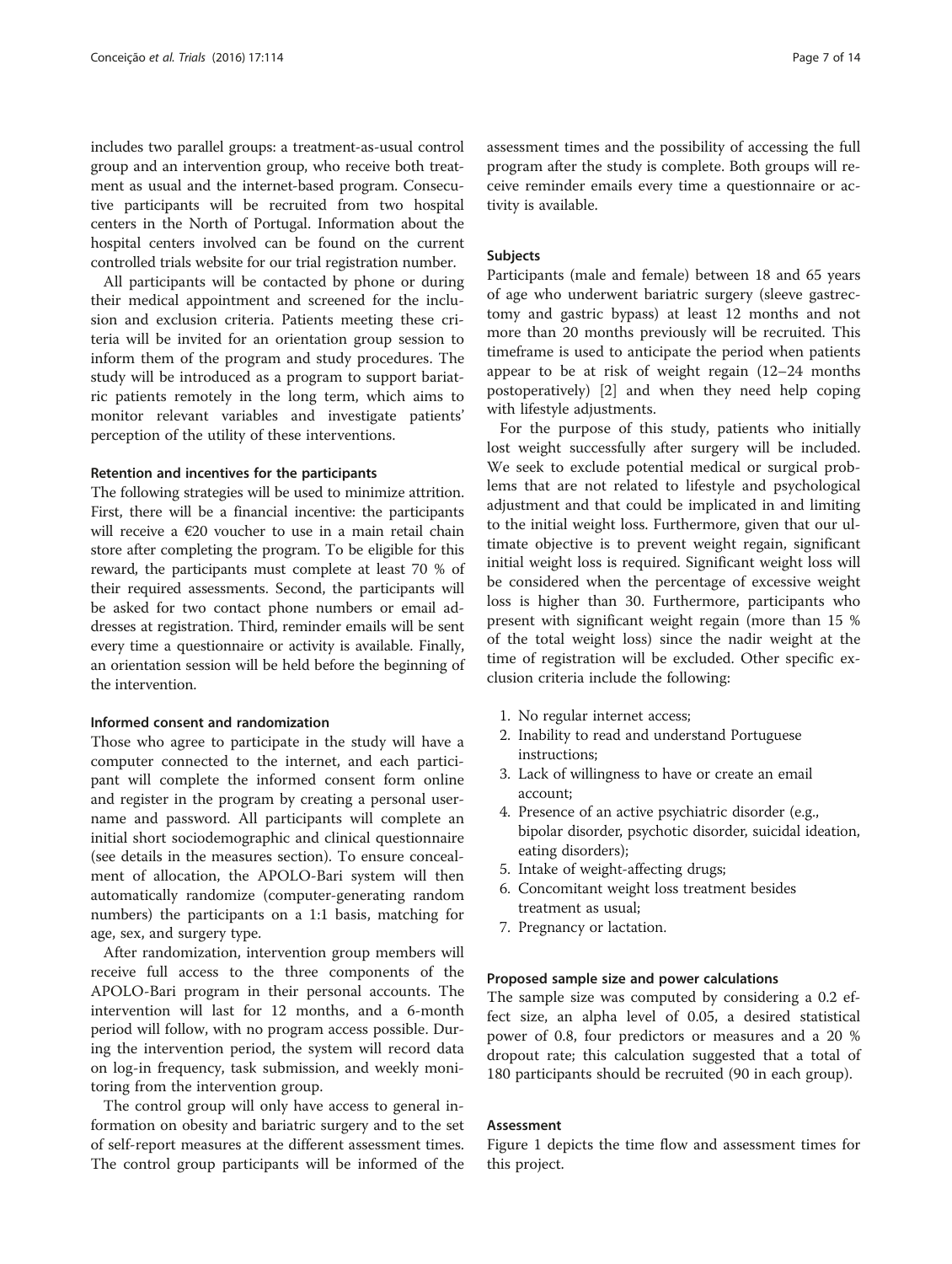<span id="page-7-0"></span>

#### Anthropometric measures

Participants will be instructed to report their weight based on a standardized assessment self-reported using the same scale on the same day of the week under the same conditions (the time of day and without clothes). The program will ask participants to report their weight once a month in one of their weekly assessments as part of their selfmonitoring tasks. Both the intervention group and the control group will have their height and weight measured by the research team at baseline  $(T<sub>b</sub>)$ , at 4- and 8-months midterm assessment ( $T_{\text{m4}}$ ,  $T_{\text{m8}}$ ), at the end of the intervention (final;  $T_f$ ), and at 6- and 12-months follow-up ( $T_{\text{fu6}}$ ,  $T_{\text{fu12}}$ ). The weight history of participants (e.g., highest and lowest weight since adulthood, pre-surgery weight, and lowest weight since surgery) will be self-reported.

#### Self-report questionnaires

Sociodemographic and weight history This history assesses data on the demographic information (sex, age, and marital status) and relevant clinical variables (type of surgery, pre-surgery weight, lowest and highest weight before surgery, lowest weight achieved after surgery).

Clinical inventory This inventory assesses the history of psychological/psychiatric disorders, current medications and other current psychiatric or psychological disorders, as well as alcohol use.

#### Psychological self-report measures

Repetitive Eating Questionnaire [\[12](#page-12-0)]: This self-report questionnaire assesses a grazing-type eating pattern through 15 items, resulting in two subscales that reflect compulsive grazing and non-compulsive grazing subtypes.

Depression Anxiety Stress Scales [[36\]](#page-12-0): This 21-item questionnaire generates subscales on depression, anxiety, and stress.

Eating Disorder – 15 [\[37](#page-12-0)]: This 15-item questionnaire assesses eating disorder cognition and behaviors, with subscales for weight and shape concerns and for eating concerns.

Negative Urgency Subscale [[38\]](#page-12-0): This 12-item scale assesses an individual's tendency to surrender to strong impulses, particularly when accompanied by negative emotions, such as depression, anxiety, or anger.

Influence of weight: Developed by the research team, this 12-item measure inquires about the influence of weight in different areas of life (e.g., intimate relationships, professional roles, self-esteem).

Satisfaction questionnaire: Developed by the research team, this 19-item questionnaire addresses the utility and feasibility of the program from the patient's perspective.

All questionnaires have been used with this sample by the research team in previous studies, and show good internal consistency for use with bariatric surgery patients.

Table [3](#page-8-0) presents a summary of the self-report measures used for each group at each assessment time.

#### Weekly assessment

The weekly assessment includes three questions that will provide information for the feedback message and six other questions designed to monitor the relevant behaviors for this population. For the feedback message, the participants respond to the number of days in the previous week that they engaged in grazing, binge eating, or overeating. Definitions are provided based on the definitions proposed by Conceição et al. [\[12\]](#page-12-0) for grazing, and by Fairburn et al. [\[39\]](#page-12-0) for overeating eating and binge eating episodes. Other questions involve additional eating behaviors (e.g., skipping meals, the level of control over eating) and active or sedentary behaviors. Table [4](#page-9-0) presents a list of the items used in the weekly assessment.

#### Primary and secondary outcome measures

The primary outcome measure will be weight regain assessed at baseline  $(T<sub>b</sub>)$ , end of treatment  $(T<sub>f</sub>)$ , and follow-up ( $T_{\text{fu6}}$  and  $T_{\text{fu12}}$ ). Other weight outcome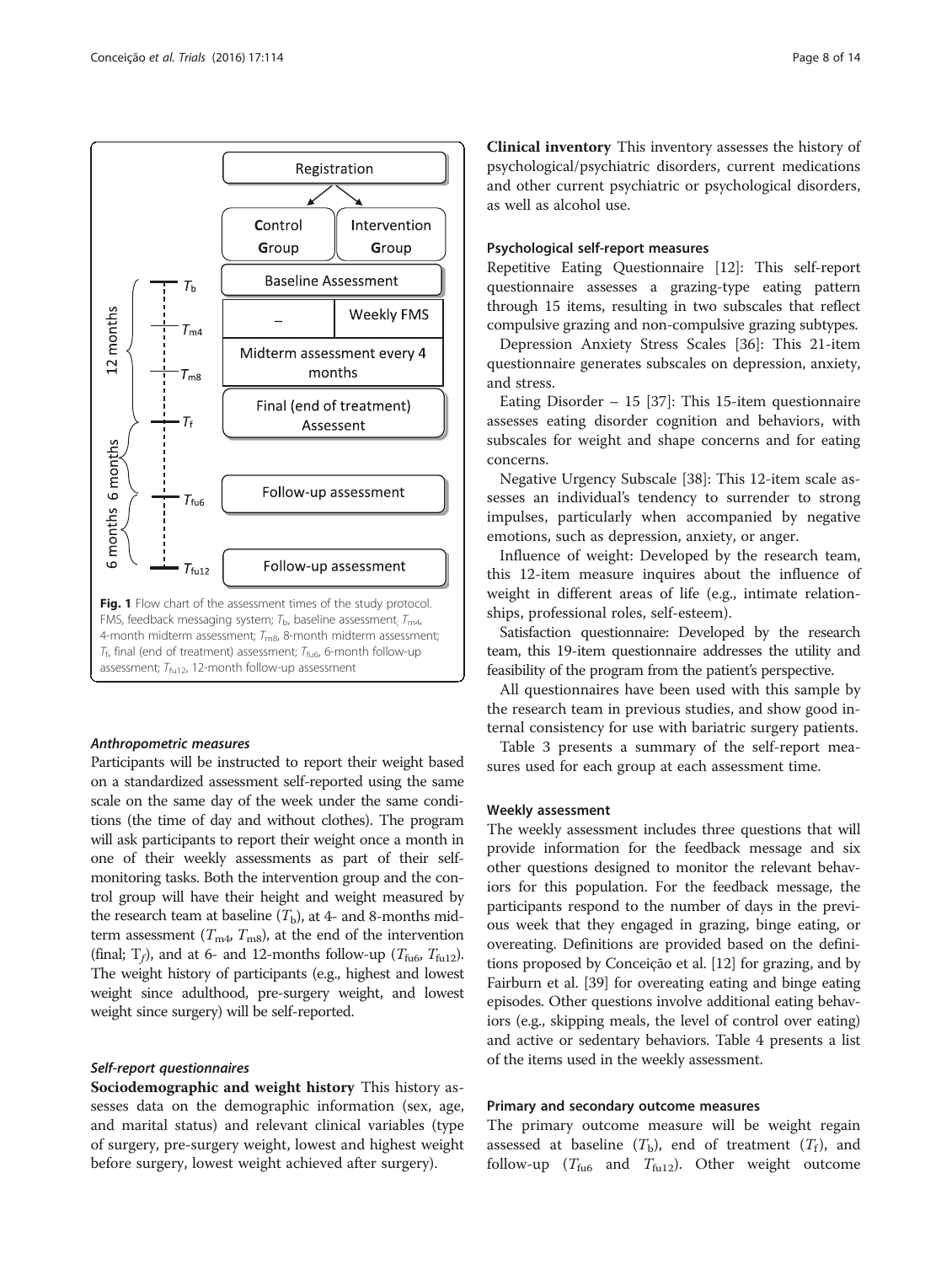<span id="page-8-0"></span>

| Table 3 Timeline for the self-report measures |  |
|-----------------------------------------------|--|
|-----------------------------------------------|--|

|                                             | Registration                    | Baseline $(T_h)$ | 4-month midterm<br>assessment $(T_{\text{m4}})$ | 8-month midterm<br>assessment $(T_{\text{mg}})$ | Final (end of treatment)<br>assessment $(T_f)$ | 6-month follow-up<br>assessment $(T_{\text{fu6}})$ | 12-month follow-up Weekly<br>assessment $(T_{\text{ful}})$ |                    |
|---------------------------------------------|---------------------------------|------------------|-------------------------------------------------|-------------------------------------------------|------------------------------------------------|----------------------------------------------------|------------------------------------------------------------|--------------------|
| Sociodemographic weight history             | X.                              |                  |                                                 |                                                 |                                                |                                                    |                                                            |                    |
| Clinical inventory                          |                                 | X.               | $\wedge$                                        | Χ                                               | ∧                                              | X                                                  | $\wedge$                                                   |                    |
| Repetitive Eating Questionnaire [12]        | $\qquad \qquad =$               | X                | $\wedge$                                        | X                                               | ∧                                              | X                                                  | X                                                          |                    |
| Depression Anxiety Stress Scales [36]       | $\overline{\phantom{m}}$        | X.               |                                                 | X                                               | X.                                             | X                                                  | X                                                          |                    |
| Eating Disorder - 15 [37]                   | $\overline{\phantom{a}}$        | Χ                | X.                                              | X                                               | X.                                             | X                                                  | X                                                          |                    |
| Negative Urgency Subscale [38]              | $\hspace{0.1mm}-\hspace{0.1mm}$ | X                | X.                                              | X                                               | X.                                             | X                                                  | X                                                          |                    |
| Influence of weight                         |                                 | X.               | Χ                                               | X                                               | X.                                             | X                                                  | X                                                          |                    |
| Satisfaction questionnaire                  |                                 |                  |                                                 |                                                 | Intervention group                             | $\overline{\phantom{a}}$                           |                                                            |                    |
| Eating and exercise behaviors (Table 4) $-$ |                                 |                  | Control group Control group                     | Control group                                   | Control group                                  | Χ                                                  | X                                                          | Intervention group |

 $\overline{X}$  available for both intervention and control group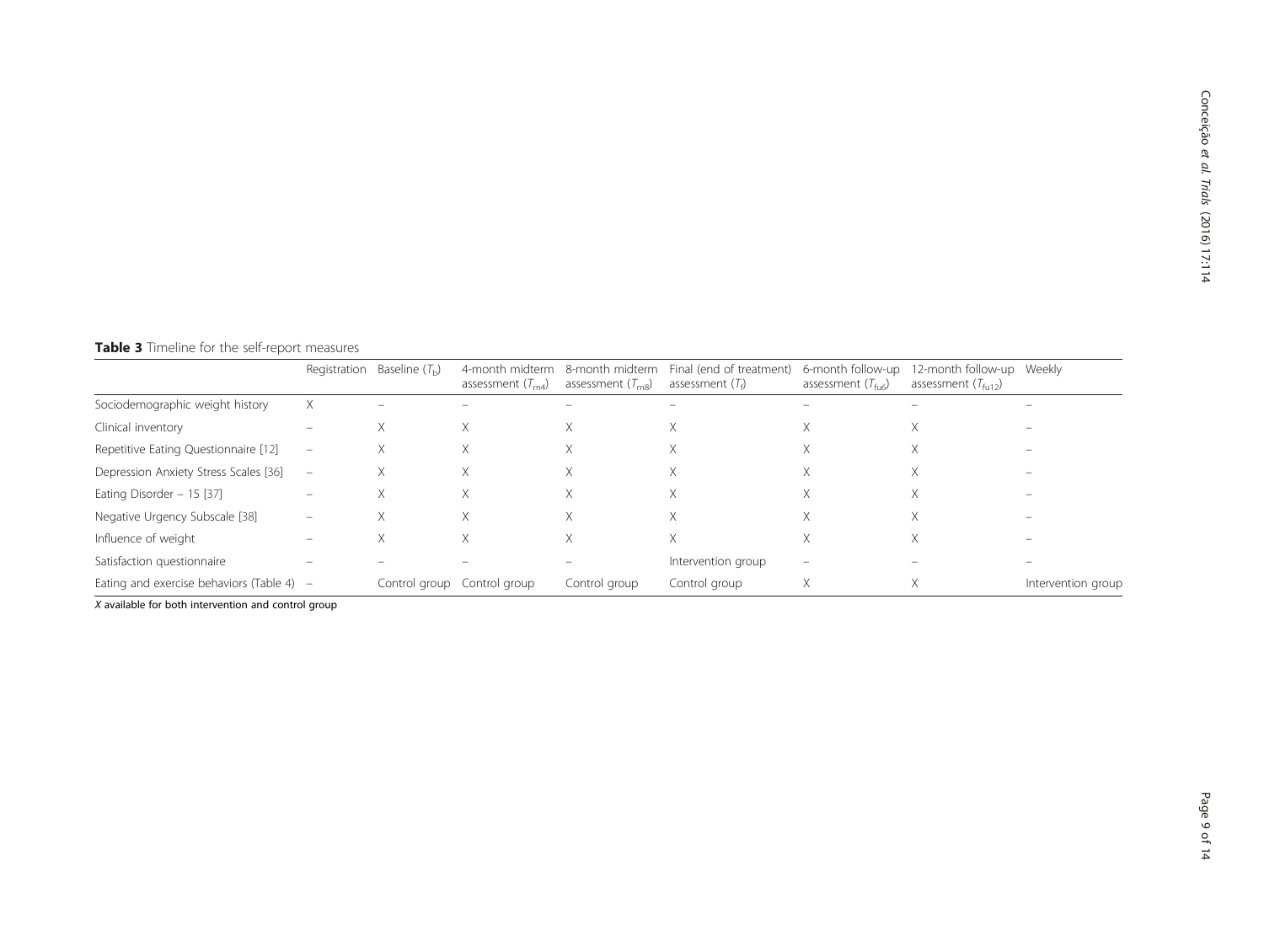<span id="page-9-0"></span>Table 4 Weekly assessment questionnaire for the feedback messaging system

| Please respond to the following questions by referring to the previous week (7 days). During the past week                           |  |  |  |
|--------------------------------------------------------------------------------------------------------------------------------------|--|--|--|
| 1. How many days did you skip meals (for example, breakfast, morning snack, lunch)?                                                  |  |  |  |
| 2. How many days did you graze or nibble on small or modest amounts of food throughout the day in a repetitive and unplanned manner? |  |  |  |

- 3. How many days did you feel that you overate (for example, had a second helping, continued eating after satiation, overate without feeling hungry)?
- 4. How many days did you feel that you overate or could not resist eating because you were feeling anxious, nervous, or sad, or other emotions?
- 5. How many days did you feel that you lost control over what you were eating (for example, being unable to resist eating or to stop eating after you started) a. On a scale from 1 to 5 (with 1 indicating very low and 5 indicating an extreme loss of control), to what extent did you feel a sense of loss of
- control during those situations? 6. How many days did you eat compulsively, losing control while eating an amount of food that was extremely large given the situation
- (for example, twice or more than what others would eat under the same situation)?
- a. On a scale from 1 to 5 (with 1 representing very low and 5 representing an extreme loss of control), to what extent did you feel a sense of loss of control during those situations?
- 7. How many days did you walk for more than 15 minutes?

8. How many days were you involved in structured physical activity for more than 30 minutes, such as going to the gym, playing soccer, or swimming?

9. On average, how many hours per day did you spend sitting for any reason (for example, working, browsing the internet, driving, watching TV on the sofa)? 10. Did you have surgery to remove the extra hanging skin this week? Yes, Date\_; No.

measures, such as variance in weight loss estimations, will be tested. The following formulas will be used to compute these outcomes [\[40\]](#page-12-0):

Percentage of total weight regain

$$
= \left( \frac{\text{current weight-nadir weight}}{\text{weight preserving}} \right) \times 100;
$$

Percentage of excessive weight region  
= 
$$
\left(\frac{\text{current weight} - \text{nadir weight}}{\text{excess weight}}\right) \times 100
$$
;

$$
Percentage of total weight loss = \left(\frac{\text{weight preserving}}{\text{weight preserving}}\right) \times 100;
$$

Percentage of excessive weight loss

$$
= \left( \frac{\text{weight preserving}}{\text{excess weight}} \right) \times 100;
$$

Percentage of alterable weight loss

$$
= \left( \frac{\text{body mass index preservingery}-\text{current body mass index}}{\text{body mass index preserving}+13} \right)
$$
  
×100 .

Excess weight will be calculated based on metropolitan guidelines [[41](#page--1-0)].

Secondary outcome measures will include behavioral and psychological outcome measures: the number of days engaging in maladaptive eating behaviors (such as grazing, binge eating, or overeating episodes) as well as the number of hours of sedentary and physical activities in the previous month. Psychological symptoms assessed with self-report measures will also be tested. Differences between the intervention group and the control group will be tested at all assessment times. Additionally, midterm secondary outcomes will be tested as predictors of weight outcomes in later assessments.

Baseline  $(T_b)$ , midterm  $(T_{m4}$  and  $T_{m8}$ ), end of treatment  $(T_f)$ , and follow-up  $(T_{fuf}$  and  $T_{fuf2})$  data on primary and secondary outcomes will be compared between the two groups. Repeated measures gathered for the intervention group during the feedback messaging system will be used to study the effect of behavior and psychological outcomes on weight. Repeated assessment enables testing of the course of relevant factors and their relation to weight.

Moderators and nonspecific predictor variables that can affect outcomes without stemming from the intervention are assessed at baseline  $(T<sub>b</sub>)$ ; these variables include pre-surgery body mass index, type of surgery, sex, severity of general psychopathology, and frequency of maladaptive behaviors.

#### **Statistics**

Pearson's chi-square tests will be used to analyze significant differences in the proportion of cases with weight regain and in specific outcome variables between the intervention group and the control group. Significant weight regain will be considered when higher than 5 kg. The Kaplan–Meier approach (together with the log-rank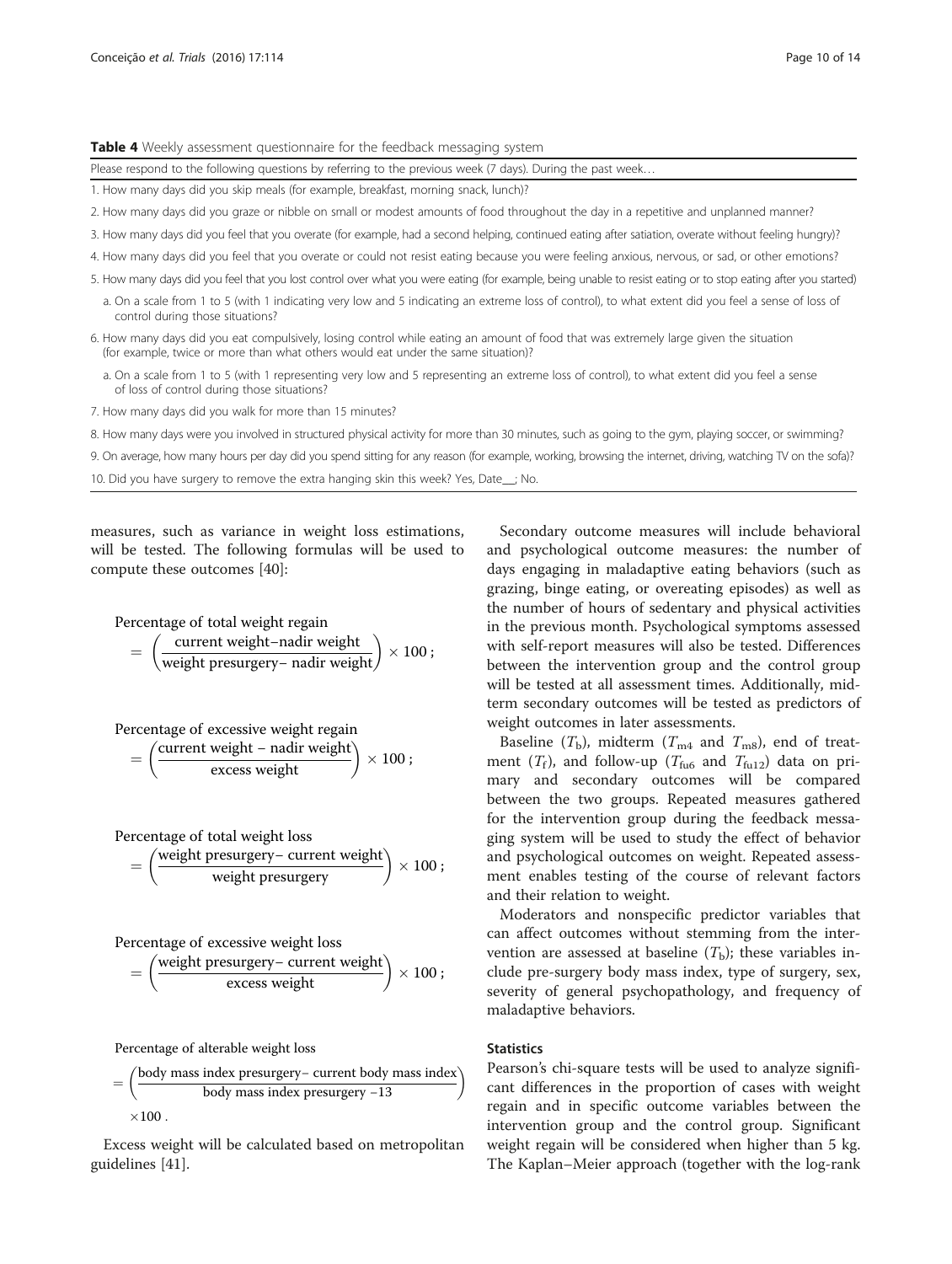test) will be used to answer the main question of efficacy. Repeated-measures analysis of variance (ANOVA) will be conducted to explore differences between the participant groups for different key variables at various time points. The main effect for surgery type will be investigated. Variables such as log-in frequency, task submission, satisfaction with the program, sociodemographics, pre-intervention scores on self-report measures, and time since surgery will be tested as covariates and predictors of outcomes using Cox regression models. Relevant baseline differences will be included as covariates. Hierarchical linear models will be used to investigate different trajectories of relevant variables assessed from  $T<sub>b</sub>$  to  $T<sub>fu12</sub>$ . Hierarchical linear models are the models that best fit unbalanced designs with unequal number of observations (missing data) per subject. Selfreport measures (for depression, impulsiveness, eating disorder and eating patterns, body image, and general distress) will be examined by conducting an analysis of covariance to explore interference with weight outcomes. Post-hoc comparisons will be conducted using Tukey's procedure. Controlled effect sizes will be calculated using the Cohen's d statistic.

#### Cost-effectiveness

Cost-effectiveness analysis will be conducted from a societal perspective before, during, and after treatment. The incremental cost-effective ratio will be calculated. Differences between the two intervention groups (control group and intervention group) in direct medical expenses related to the internet-based program include the time spent logged into the program for participants and therapists, the time that participants spend engaging in the activities recommended by the program, and the costs associated with data server maintenance and data storage. The value of the time spent in the program will be calculated by multiplying the time estimates by the median hourly wage of the therapists or of a population similar to the program participants. Time absent from work and contact with psychiatric, social, or general medical services will also be considered. Market values will be considered for this analysis.

Other expenses, such as those relating to the development of the internet application, programming costs, (psychoeducational) content development, and chat software are considered 'sunk costs' and will not be included in the analyses because they are not expected to recur with dissemination of the program.

#### Blinding and data access

Intervention and assessment are conducted exclusively in the APOLO-Bari program. The psychologist participating in the interactive chat sessions does not have access to the program information submitted by the participant. The statistician conducting the statistical analysis has not been involved in the implementation of the program. Treatment allocation has not been previously disclosed to the statistician.

Only the principal investigator and the statistician will have access to the final trial dataset. This is stated in the information for the participant sheet submitted to the ethical committee approval.

#### Safety aspects and ethical considerations

The study is being conducted in accordance with the latest version of the Declaration of Helsinki. Approval from the ethical committees involved (Ethics Subcommittee for Life and Health Sciences, University of Minho; Ethics Committee for Health, Hospital of Braga; Ethics Committee for Health, Hospital Center of São João) were obtained and can be consulted found on the current controlled trials website for our trial registration number. Any trial modifications or the inclusion of new health centers as partners for data collection will be communicated to the ethical committees involved as well as to the trial registration organization. Participation in the research project is entirely voluntary. Participants are informed that their present or future medical treatment will not be affected by their decision to participate or not participate. Participants are informed that they can withdraw from the research project at any time without providing a reason. Participants are assigned a code number to maintain confidentiality. All personal data are stored and handled according to data protection principles. In practice, this arrangement means that the written material will be stored in secure locations, and data stored on the computer will be password protected and encoded (SSL technology) and regularly backed up. Additionally, any publication derived from the personal data will be presented in a way that ensures it is not possible to identify individuals. Communications via internet chat will be protected through encoding (SSL technology).

Our team also shares concerns regarding the identification (by our research team or internet program) of patients who might be under extreme distress. If so, the program or researcher will generate an alert, and the project coordinator will proceed to refer the patients to additional, more specific care in the medical center. Alerts will be generated if: (a) significant weight regain is experienced  $(≥10 \text{ kg since the beginning of the interval})$ tion); (b) there are maladaptive eating behaviors for at least 3 months with a frequency of at least once a week. A participant under individual support may continue the program unless otherwise requested by the accompanying specialist.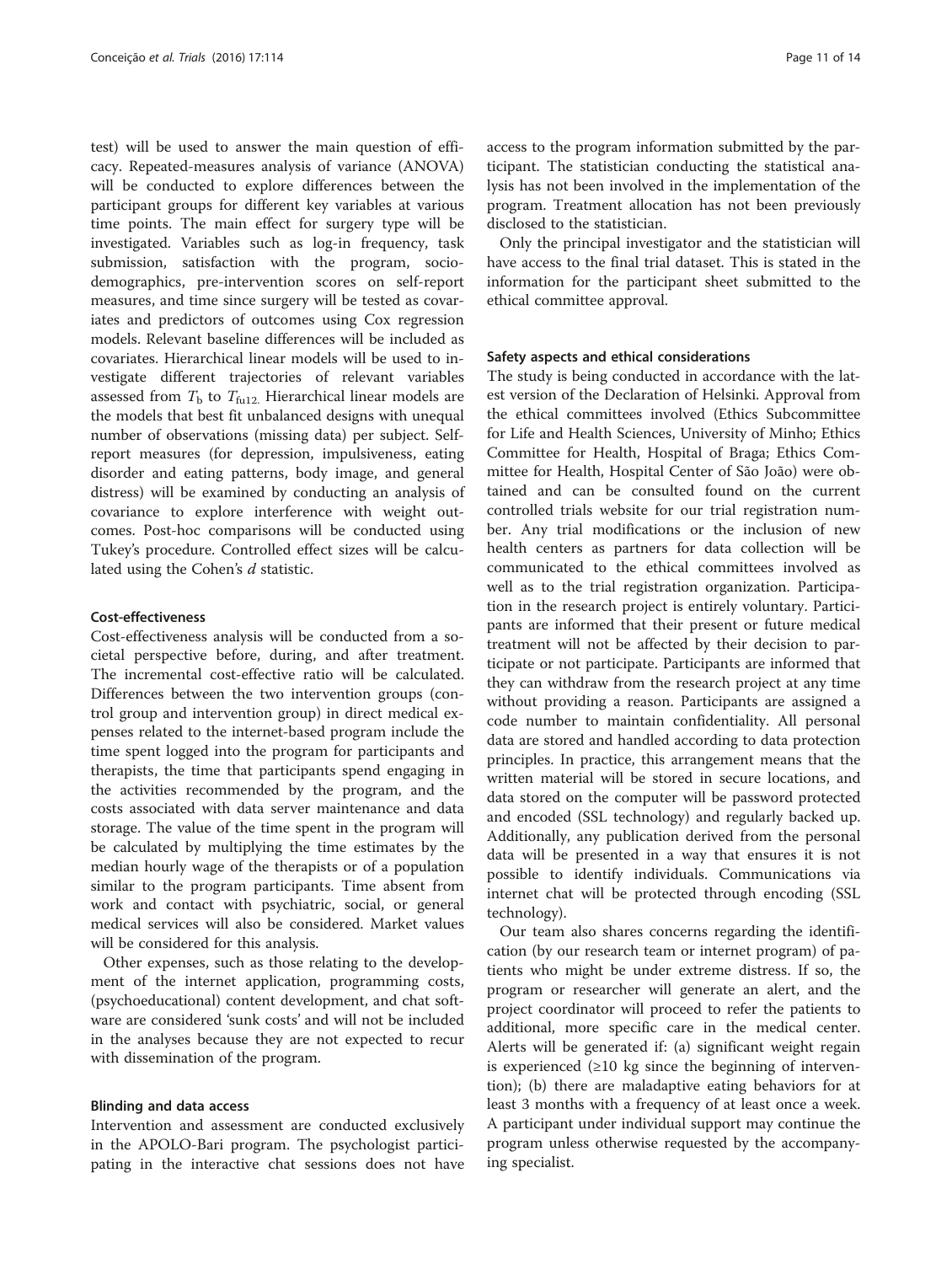#### **Discussion**

This study is the first to develop and test an internetbased intervention for long-term monitoring and support of bariatric patients. Although psychological interventions appear to have promising results in improving postoperative outcomes, no previous study has investigated alternative delivery strategies for weight regain prevention tools.

These interventions may play an important role in broadening the therapeutic reach to bariatric patients who would not otherwise have continuous support. An internet-based program format will overcome difficulties associated with the systematic assessment of health services and the addition of precise or additional guidance, clinical support, and a psych-educational program adapted to address the specificities of this population. Thus, APOLO-Bari is aimed at narrowing the gap between clinical services and patients in a cost-effective format, giving long-distance support to a large number of patients simultaneously, and allowing the allocation of intensive treatment for those in need. Furthermore, this project enables the collection of repetitive data and the study of fluctuations in the risk behaviors that precede weight regain. Targeting these variables in advance could be key for weight regain prevention.

As an important limitation of this study, internet access may not be evenly distributed across the bariatric population, particularly for those with lower socioeconomic and educational levels. However, in 2014, 65 % of Portuguese citizens used the internet in the past 3 months, and approximately 58 % access the internet regularly, at least once a week [[42\]](#page--1-0). Furthermore, in 2013, approximately 42 % of the Portuguese population used the internet to seek health information, with rates likely to increase in the following years [[43\]](#page--1-0). Although a growing number of individuals have regular internet access, we provide explanatory sessions in introducing the program, and most patients report that they are able to use such a simple and intuitive program.

Additionally, the self-reporting of weight is acknowledged as an important limitation [\[32](#page-12-0)]. Nonetheless, for the study of weight regain and weight loss as the primary outcome of our intervention, weight will be measured by the research team. Furthermore, intervention group participants will be instructed on how to measure their weight and advised not to provide information if their weight was not measured as instructed.

With variable outcomes, particularly long-term outcomes, systematic monitoring and long-term interventions may be critical to the long-term maintenance of weight loss after surgery. In parallel, developing costeffective interventions to promote adjusted lifestyles and to prevent weight regain appears to be a reasonable approach. The APOLO-Bari study will investigate the role

of a comprehensive program as an adjunct intervention to support and monitor patients in the long term following bariatric surgery.

Over the past decade, the digital revolution has provided novel ways for individuals to search for information and communicate. In fact, the digital age has led to alternative ways of accessing health information, monitoring and improving health, and communicating with healthcare partners [\[44\]](#page--1-0). Although the digital health revolution has shed light on alternative ways of delivering treatments, further research is needed to investigate their benefits and limitations. This project will add to the field of digital health by testing an adjunctive strategy to enhance weight loss outcomes of bariatric surgery in severely obese individuals and thus bridge the gap between patients and clinical settings. The results of this investigation may greatly affect the outcomes of surgical treatment for severe obesity and have important implications for public health treatments.

#### Trial status

This is an ongoing trial that has not completed recruitment of patients.

#### **Abbreviations**

ANOVA: analysis of variance; SSL technology: Secure Sockets Layer;  $T_{\rm b}$ : baseline;  $T_{\rm m4}$ : 4-month midterm assessment;  $T_{\rm m8}$ : 8-month midterm assessment;  $T_f$ : final (end of treatment) assessment;  $T_{f\cup 6}$ : 6-month follow-up assessment;  $T_{\text{fu12}}$ : 12-month follow-up assessment.

#### Competing interests

The authors declare that they have no competing interests.

#### Authors' contributions

EMC is the principal investigator of this project and is involved in every stage of the project from conception, including implementation and data acquisition, analysis, and submission for publication. EMC is accountable for all aspects of the work in ensuring that questions related to the accuracy or integrity of any part of the work are appropriately investigated and resolved. EMC wrote the first draft of the manuscript and prepared it for publication. PPPM, CS and SR were involved in the conception of the project and are responsible for the data analysis and interpretation. PPPM has been involved in drafting the manuscript or revising it critically for important intellectual content. ARV and APB were consulted during the development of central methodological aspects during the initial research project stage as well as during the development of the self-help manual for the program. APB, SR, and FA were deeply involved in testing the internet program, obtaining the samples, and writing the content for the self-help manual. ARV, APB, SR, and FA are further responsible for the interactive chat session. All authors read and approved the final manuscript.

#### Acknowledgements

We wish to acknowledge Dr. James E. Mitchell, Neuropsychiatric Research Institute, Fargo, USA, for his invaluable input, for being a consultant in design of research methods of this project, and for collaboration in the development of the self-help manual of APOLO-Bari.

#### Funding

This research was partially supported by the Fundação para a Ciência e a Tecnologia through a European Union COMPETE program grant to Eva Conceição (IF/01219/2014 and PTDC/MHC-PCL/4974/2012), a doctoral scholarship to Ana Pinto-Bastos (SFRH/BD/104159/2014), a doctoral scholarship to Sofia Ramalho (SFRH/BD/104182/2014), and a postdoctoral scholarship to Ana Rita Vaz (SFRH/BPD/94490/2013), co-financed by FEDER under the PT2020 Partnership Agreement (UID/PSI/01662/2013).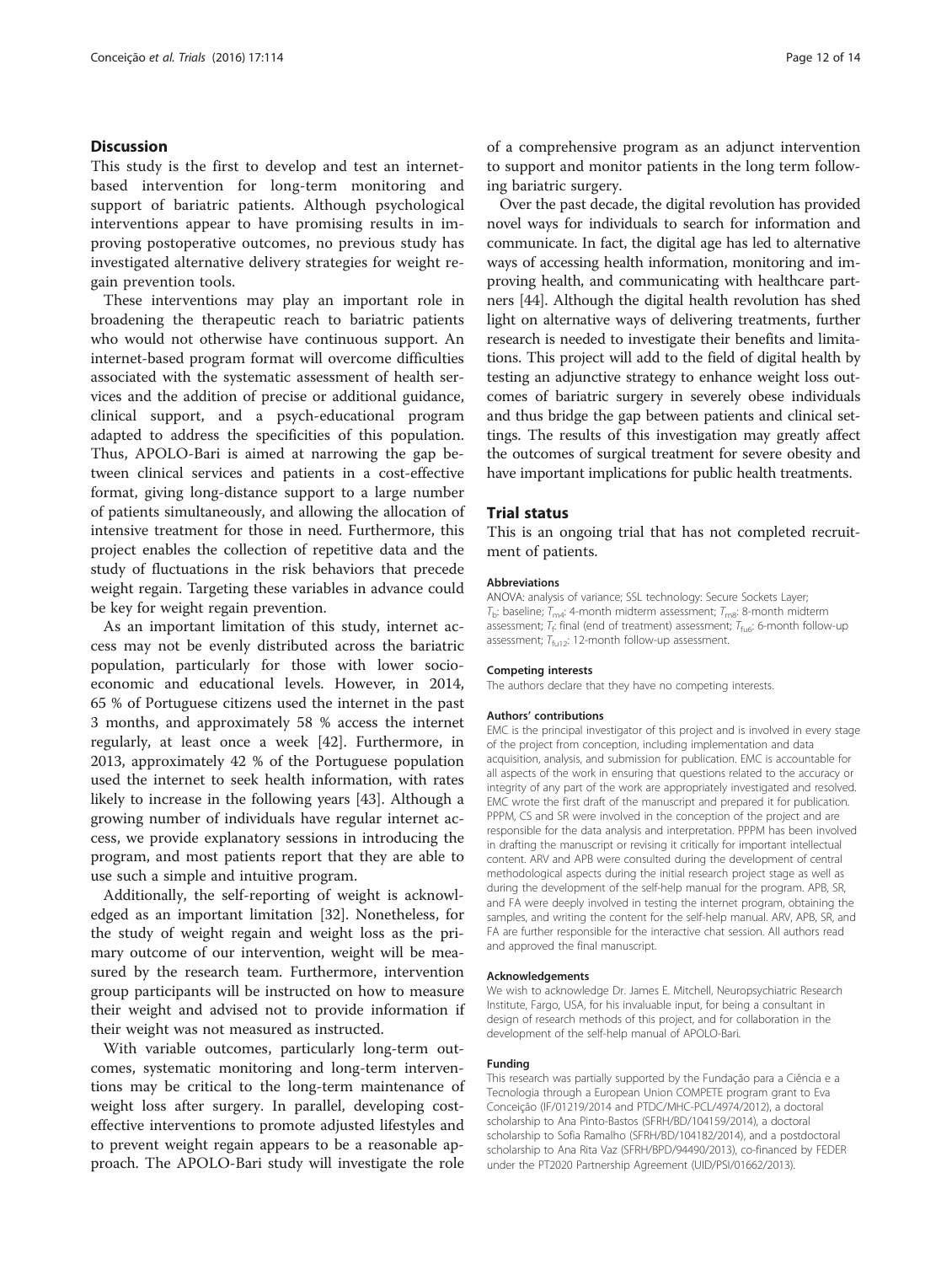<span id="page-12-0"></span>The funding body had no role in the design, collection, analysis, and interpretation of data; the writing of the manuscript; or the decision to submit the manuscript for publication.

#### Received: 6 October 2015 Accepted: 20 February 2016 Published online: 01 March 2016

#### References

- 1. Courcoulas AP, Nicholas C, Belle S, Berk PD, Flum D, Garcia L. Weight change and health outcomes at 3 years after bariatric surgery among individuals with severe obesity. JAMA. 2013;310:2416–25. doi[:10.1001/jama.](http://dx.doi.org/10.1001/jama.2013.280928) [2013.280928](http://dx.doi.org/10.1001/jama.2013.280928).
- Karmali S, Brar B, Shi X, Sharma AM, De Gara C, Birch DW. Weight recidivism post-bariatric surgery: a systematic review. Obes Surg. 2013;23:1922–33. doi[:10.1007/s11695-013-1070-4](http://dx.doi.org/10.1007/s11695-013-1070-4).
- 3. Cooper TC, Simmons EB, Webb K, Burns JL, Kushner RF. Trends in weight regain following roux-en-Y gastric bypass (RYGB) bariatric surgery. Obes Surg. 2015;25:1474–81. doi[:10.1007/s11695-014-1560-z](http://dx.doi.org/10.1007/s11695-014-1560-z).
- 4. White MA, Kalarchian MA, Masheb RM, Marcus MD, Grilo CM. Loss of control over eating predicts outcomes in bariatric surgery patients: a prospective 24-month follow-up study. J Clin Psychiatry. 2010;71:175–84. doi[:10.4088/JCP.08m04328blu.Loss](http://dx.doi.org/10.4088/JCP.08m04328blu.Loss).
- 5. Digiorgi M, Rosen DJ, Choi JJ, Milone L, Schrope B, Olivero-Rivera L, et al. Re-emergence of diabetes after gastric bypass in patients with mid- to long-term follow-up. Surg Obes Relat Dis. 2010;6:249–53. doi[:10.1016/j.soard.](http://dx.doi.org/10.1016/j.soard.2009.09.019) [2009.09.019.](http://dx.doi.org/10.1016/j.soard.2009.09.019)
- 6. Rudolph A, Hilbert A. Post-operative behavioural management in bariatric surgery: a systematic review and meta-analysis of randomized controlled trials. Obes Rev. 2013;14:292–302. doi:[10.1111/obr.12013.](http://dx.doi.org/10.1111/obr.12013)
- 7. Sarwer DB, Dilks RJ, West-Smith L. Dietary intake and eating behavior after bariatric surgery: threats to weight loss maintenance and strategies for success. Surg Obes Relat Dis. 2011;7:644–51.
- Odom J, Zalesin KC, Washington TL, Miller WW, Hakmeh B, Zaremba DL, et al. Behavioral predictors of weight regain after bariatric surgery. Obes Surg. 2010;20:349–56.
- 9. Conceição EM, Utzinger LM, Pisetsky EM. Eating disorders and problematic eating behaviours before and after bariatric surgery: characterization, assessment and association with treatment outcomes. Eur Eat Disord Rev. 2015;23(6):417–25. doi:[10.1002/erv.2397.](http://dx.doi.org/10.1002/erv.2397)
- 10. Conceição E, Bastos AP, Brandão I, Vaz AR, Ramalho S, Arrojado F, et al. Loss of control eating and weight outcomes after bariatric surgery: a study with a Portuguese sample. Eat Weight Disord. 2014;19:103–9. doi:[10.1007/s40519-](http://dx.doi.org/10.1007/s40519-013-0069-0) [013-0069-0](http://dx.doi.org/10.1007/s40519-013-0069-0).
- 11. Meany G, Conceição E, Mitchell JE. Binge eating, binge eating disorder and loss of control eating: effects on weight outcomes after bariatric surgery. Eur Eat Disord Rev. 2014;22:87–91. doi[:10.1002/erv.2273.](http://dx.doi.org/10.1002/erv.2273)
- 12. Conceição EM, Mitchell JE, Engel SG, Machado PPP, Lancaster K, Wonderlich SA. What is 'grazing'? Reviewing its definition, frequency, clinical characteristics, and impact on bariatric surgery outcomes, and proposing a standardized definition. Surg Obes Relat Dis. 2014;10:973–82.
- 13. Kafri N, Valfer R, Nativ O, Shiloni E, Hazzan D. Behavioral outcomes following laparoscopic sleeve gastrectomy performed after failed laparoscopic adjustable gastric banding. Obes Surg. 2013;23:346–52.
- 14. Gade H, Friborg O, Rosenvinge JH, Småstuen MC, Hjelmesæth J. The impact of a preoperative cognitive behavioural therapy (CBT) on dysfunctional eating behaviours, affective symptoms and body weight 1 year after bariatric surgery: a randomised controlled trial. Obes Surg. 2015;25(11):2112–9. doi[:10.1007/s11695-015-1673-z](http://dx.doi.org/10.1007/s11695-015-1673-z).
- 15. Ashton K, Drerup M, Windover A, Heinberg L. Brief, four-session group CBT reduces binge eating behaviors among bariatric surgery candidates. Surg Obes Relat Dis. 2009;5:257–62.
- 16. Lier HØ, Biringer E, Stubhaug B, Tangen T. The impact of preoperative counseling on postoperative treatment adherence in bariatric surgery patients: a randomized controlled trial. Patient Educ Couns. 2012;87:336–42.
- 17. Leahey TM, Crowther JH, Irwin SR. A cognitive-behavioral mindfulness group therapy intervention for the treatment of binge eating in bariatric surgery patients. Cogn Behav Pract. 2008;15:364–75. doi[:10.1016/j.cbpra.2008.01.004.](http://dx.doi.org/10.1016/j.cbpra.2008.01.004)
- 18. Sarwer DB, Moore RH, Spitzer JC, Wadden TA, Raper SE, Williams NN. A pilot study investigating the efficacy of postoperative dietary counseling to improve outcomes after bariatric surgery. Surg Obes Relat Dis. 2012;8:561–8. doi:[10.1016/j.soard.2012.02.010.](http://dx.doi.org/10.1016/j.soard.2012.02.010)
- 19. Nijamkin MP, Campa A, Sosa J, Baum M, Himburg S, Johnson P. Comprehensive nutrition and lifestyle education improves weight loss and physical activity in Hispanic Americans following gastric bypass surgery: a randomized controlled trial. J Acad Nutr Diet. 2012;112:382–90. doi[:10.1016/j.jada.2011.10.023.](http://dx.doi.org/10.1016/j.jada.2011.10.023)
- 20. van Hout GCM, Verschure SKM, van Heck GL. Psychosocial predictors of success following bariatric surgery. Obes Surg. 2005;15:552–60. doi[:10.1381/0960892053723484.](http://dx.doi.org/10.1381/0960892053723484)
- 21. Stewart KE, Olbrisch ME, Bean MK. Back on track: confronting post-surgical weight gain. Bariatr Nurs Surg Patient Care. 2010;5:179–85.
- 22. Saunders R. 'Grazing': a high-risk behavior. Obes Surg. 2004;14:98–102. doi[:10.1381/096089204772787374.](http://dx.doi.org/10.1381/096089204772787374)
- 23. Orth WS, Madan AK, Taddeucci RJ, Coday M, Tichansky DS. Support group meeting attendance is associated with better weight loss. Obes Surg. 2008; 18:391–4.
- 24. Livhits M, Mercado C, Yermilov I, Parikh JA, Dutson E, Mehran A, et al. Is social support associated with greater weight loss after bariatric surgery? A systematic review. Obes Rev. 2011;12:142–8.
- 25. Kaiser KA, Franks SF, Smith AB. Positive relationship between support group attendance and one-year postoperative weight loss in gastric banding patients. Surg Obes Relat Dis. 2011;7:89–93.
- 26. Rudolph A, Hilbert A. A novel measure to assess self-discrimination in bingeeating disorder and obesity. Int J Obes. 2015;39:368–70. doi[:10.1038/ijo.2014.89](http://dx.doi.org/10.1038/ijo.2014.89).
- 27. Beck N, Johannsen M, Støving RK, Mehlsen M, Zachariae R. Do postoperative psychotherapeutic interventions and support groups influence weight loss following bariatric surgery? A systematic review and meta-analysis of randomized and nonrandomized trials. Obes Surg. 2012;22: 1790–7.
- 28. Tucker JA, Samo JA, Rand CSW, Woodward ER. Behavioral interventions to promote adaptive eating behavior and lifestyle changes following surgery for obesity: results of a two-year outcome evaluation. Int J Eat Disord. 1991;10:689– 98. doi:[10.1002/1098-108X\(199111\)10:6<689::AID-EAT2260100607>3.0.CO;2-6](http://dx.doi.org/10.1002/1098-108X(199111)10:6%3C689::AID-EAT2260100607%3E3.0.CO;2-6).
- 29. Buchwald H, Oien DM. Metabolic/bariatric surgery worldwide 2008. Obes Surg. 2009;19:1605–11.
- 30. Arem H, Irwin M. A review of web-based weight loss intervention in adults. Obes Rev. 2011;12:e236–43.
- 31. Myers TC, Swan-Kremeier L, Wonderlich S, Lancaster K, Mitchell JE. The use of alternative delivery systems and new technologies in the treatment of patients with eating disorders. Int J Eat Disord. 2004;36:123–43.
- 32. Thomas JG, Bond DS, Sarwer DB, Wing RR. Technology for behavioral assessment and intervention in bariatric surgery. Surg Obes Relat Dis. 2011; 7:548–57. doi:[10.1016/j.soard.2011.02.009](http://dx.doi.org/10.1016/j.soard.2011.02.009).
- 33. Griffiths F, Lindenmeyer A, Powell J, Lowe P, Thorogood M. Why are health care interventions delivered over the internet? A systematic review of the published literature. J Med Int Res. 2006;8:e10.
- 34. de Zwaan M, Herpertz S, Zipfel S, Tuschen-Caffier B, Friederich H, Schmidt F, et al. INTERBED: internet-based guided self-help for overweight and obese patients with full or subsyndromal binge eating disorder. A multicenter randomized controlled trial. Trials. 2012;13:220. doi[:10.1186/1745-6215-13-220.](http://dx.doi.org/10.1186/1745-6215-13-220)
- 35. Bauer S, Moessner M, Wolf M, Haug S, Kordy H. ES[S]PRIT an internetbased programme for the prevention and early intervention of eating disorders in college students. Br J Guid Couns. 2009;37:327–36. doi:[10.1080/](http://dx.doi.org/10.1080/03069880902957049) 03069880902957049
- 36. Gloster AT, Rhoades HM, Novy D, Klotsche J, Senior A, Kunik M, et al. Psychometric properties of the depression anxiety and stress scale-21 in older primary care patients. J Affect Disord. 2008;110:248–59. doi:[10.1016/j.](http://dx.doi.org/10.1016/j.jad.2008.01.023.Psychometric) [jad.2008.01.023.Psychometric.](http://dx.doi.org/10.1016/j.jad.2008.01.023.Psychometric)
- 37. Tatham M, Turner H, Mountford VA, Tritt A, Dyas R, Waller G. Development, psychometric properties and preliminary clinical validation of a brief, session-by-session measure of eating disorder cognitions and behaviors: the ED-15. Int J Eat Disord. 2015;48(7):1005–15. doi[:10.1002/eat.224302015.](http://dx.doi.org/10.1002/eat.224302015)
- 38. Whiteside SP, Lynam DR, Miller JD, Reynolds SK. Validation of the UPPS impulsive behaviour scale: a four-factor model of impulsivity. Eur J Pers. 2005;19:559–74. doi:[10.1002/per.556.](http://dx.doi.org/10.1002/per.556)
- 39. Fairburn CG, Cooper Z, O'Connor M. The Eating Disorder Examination (Edition 17.0). 2014. [http://www.credo-oxford.com/pdfs/EDE\\_17.0D.pdf.](http://www.credo-oxford.com/pdfs/EDE_17.0D.pdf) Accessed 4 Sep 2015.
- 40. van De Laar AW, Dollé MH, de Brauw LM, Bruin SC, Acherman YI. Validating the alterable weight loss (AWL) metric with 2-year weight loss outcome of 500 patients after gastric bypass. Obes Surg. 2014;24:1085–9. doi:[10.1007/](http://dx.doi.org/10.1007/s11695-014-1203-4) [s11695-014-1203-4.](http://dx.doi.org/10.1007/s11695-014-1203-4)